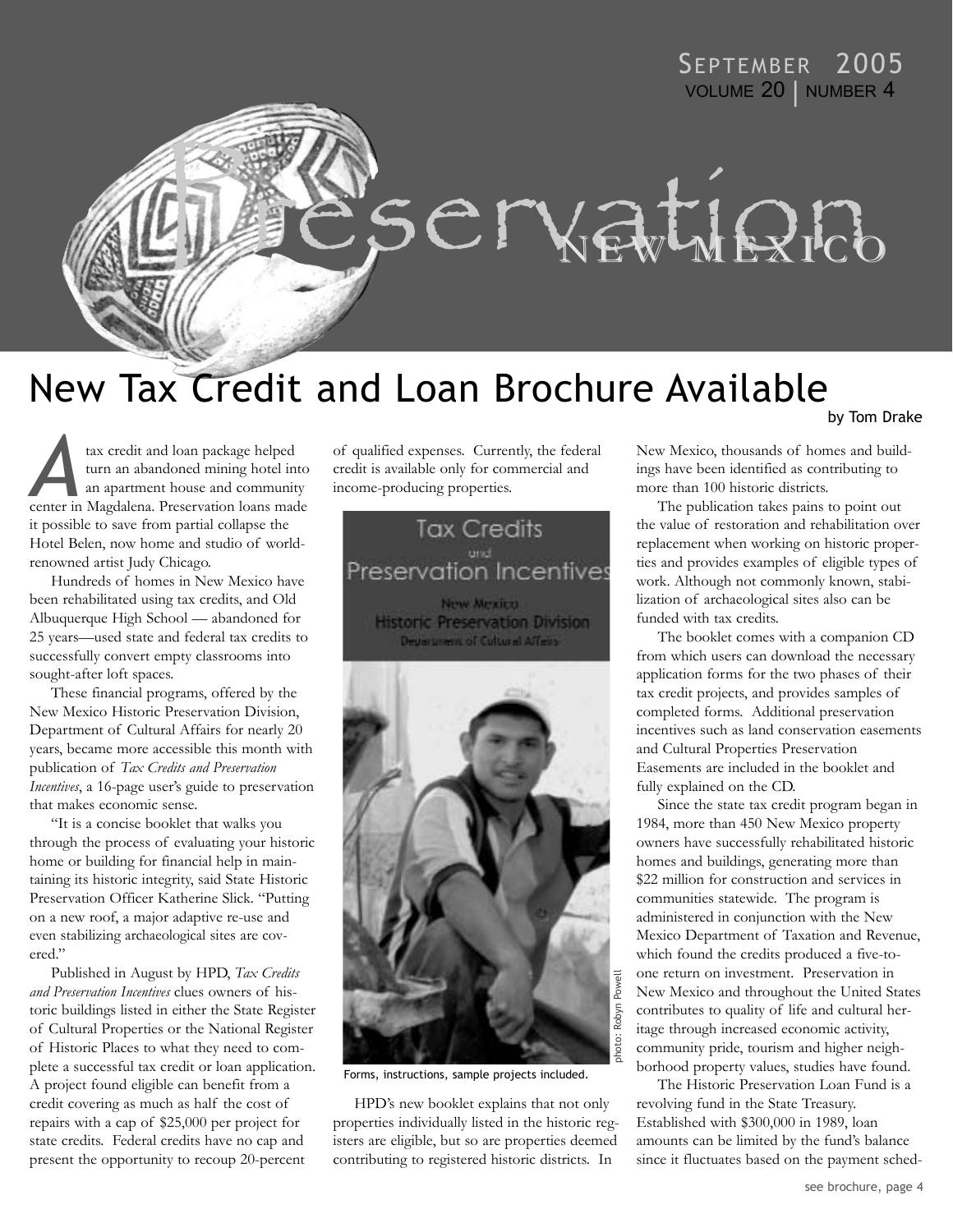HISTORIC PRESERVATION DIVISION **PRESERVATION NEW MEXICO**<br>Volume 20 Number 4

*Preservation New Mexico* is published bi-monthly by the New Mexico Historic Preservation Divisio Department of Cultural Aff *Preservation New Mexico* is edited, designed and produced by Tom Drake, HPD Public Relations Specialist.. Readers are invited mit information and articles for publication. On request, *Preservation New Mexico* is available in alternative formats or on the HPD website: www.nmhistoricpreservation.org .

Send requests to Tom Drake Historic Preservation Division, 228 E. Palace Ave., Santa Fe, NM 87501; tom.drake@ state.nm.us;505-827-406

This publication is financed with federal funds from the National Park Service, U.S. Department of the Interior and other sources. The contents and opinions do not necessarily reflect the views or policies of the Department of the Interior.

XITON DIVISION<br>
NEW MEXICO<br>
NEW MEXICO<br>
Number 4<br>
Mexico is published<br>
the Whexto<br>
Mexico is published<br>
the Mixicon,<br>
and Affairs,<br>
xico is edited,<br>
calentarity of Tom<br>
Relations<br>
articles for publi-<br>
articles for publi-<br> This program received federal financial assistance for identification and protection of historic properties. Under Title VI of the Civil Rights Ac of 1964, Section 504 of the<br>Rehabilitation Act of 1973, and Rehabilitation Act of 197 Age Discrimination Act of 1975, as amended, the U.S. Department of the Interior prohibits discrimination on the basis of race, color, national origin, disability or age in its federally assisted programs. If you believe you have been discriminated against in any program, activity, or facilit described above, or if you desire further information, please write to: Office of Equal Opportunity, National Park Service, 1849 C Street, N.W., Washington, D.C. 20240.

# **in this issue**

- 1 Tax & Loan Brochure
- News Briefs
- 3 Archaeology Fair in Artesia
- 3 Preservation Video Available
- 4 Cumbres & Toltec RR
- Conchas Dam Turns
- 6 A Farewell to John Conron
- 6 2006 Poster/NMHPA Conference to Celebrate Preservation Milestones
- 7 Rt. 66 and Hwy. Markers Researched
- 8 Summer Calendar



HPD opens a new grant cycle in September. The division has refined the process, putting more emphasis on projects that produce long-lasting tools — policy, ordinances or guidelines — that preserve archaeological or architectural resources, encourage community education and outreach and documentation of resources. Awards ranging from \$4,000 to \$7,500 will be announced early next year, and a complete timetable for application in the coming weeks. For deadlines, see www.nmhistoricpreservation.org.

# Historical Society Call for Papers

Abstracts for papers and presentations for the 2006 Historical Society of New Mexico Annual Conference are due November 1. The society has issued a call for papers. One-paragraph abstracts should be submitted as proposals for individuals papers of no more than 20-minute reading time, although sessions comprised of three papers may be 20 minutes each.

The conference is in Albuquerque, April 20-22. The society hopes to focus talks on the city's development as New Mexico's only "major metropolis". Proposals on state and regional topics also are accepted.

For more details, contact HSNM Chairman John Bloom at HSNM Program Committee, 5620 Real del Norte, Las Cruces, NM, 88012.



## National SHPO Meeting

SHPO Katherine Slick attended the National Conference of State Historic Preservation Officers meeting in Buffalo. Much of the discussion at the Summer Board of Director's Meeting centered around legislation in Congress, including amendments to the National Historic Preservation Act that would

have removed properties eligible, but not listed in the National Register, from protective legislation. Continued HPF funding also was discussed. Congress was considering up to \$7.5 million of Save America's Treasures funding go to Preserve America grants. NPS is organizing a task force headed by a private developer to examine the Secretary's Standards for Rehabilitation and their application in federal tax credit projects.

The nation's top preservation officers toured historic office and government buildings, a cathedral, a theatre and by boat Buffalo's historic grain elevators.

Amy Biehl High School, Albuquerque's first downtown school in decades. A post office conversion, classrooms opened July 26, grades 9-12.

ha**happening** & hpd



# 21st Century School Fund

The Building Educational Successes, or BEST, initiative was launched by the 21st Century School Fund with a \$1 million grant from the Ford Foundation, July 31.

Aimed at improving urban school facilities, BEST seeks to make school buildings centers for successful educational programs, community development and preservation. Outdated schools often are abandoned and seen as obstacles to revitalizing older neighborhoods and providing a good educational environment. BEST involves local communities in facility planning for neighborhood schools. Effective construction management, renovation, maintenance and stable and sufficient funding for new construction and modernization are covered. It emphasizes that older schools can be repaired to meet code without losing their historic integrity.

HPD has worked on similar projects, including the Acequia Madre, Gonzales and and Carlos Gilbert schools in Santa Fe; Enos Garcia Elementary School in Taos; Cort Junior High in Las Cruces and Amistad School in Union County. In its first year, BEST will focus on eight cities: Washington, DC; Chicago, IL; Cleveland, Columbus and Cincinnati, OH; and Newark, Paterson, and Trenton, NJ.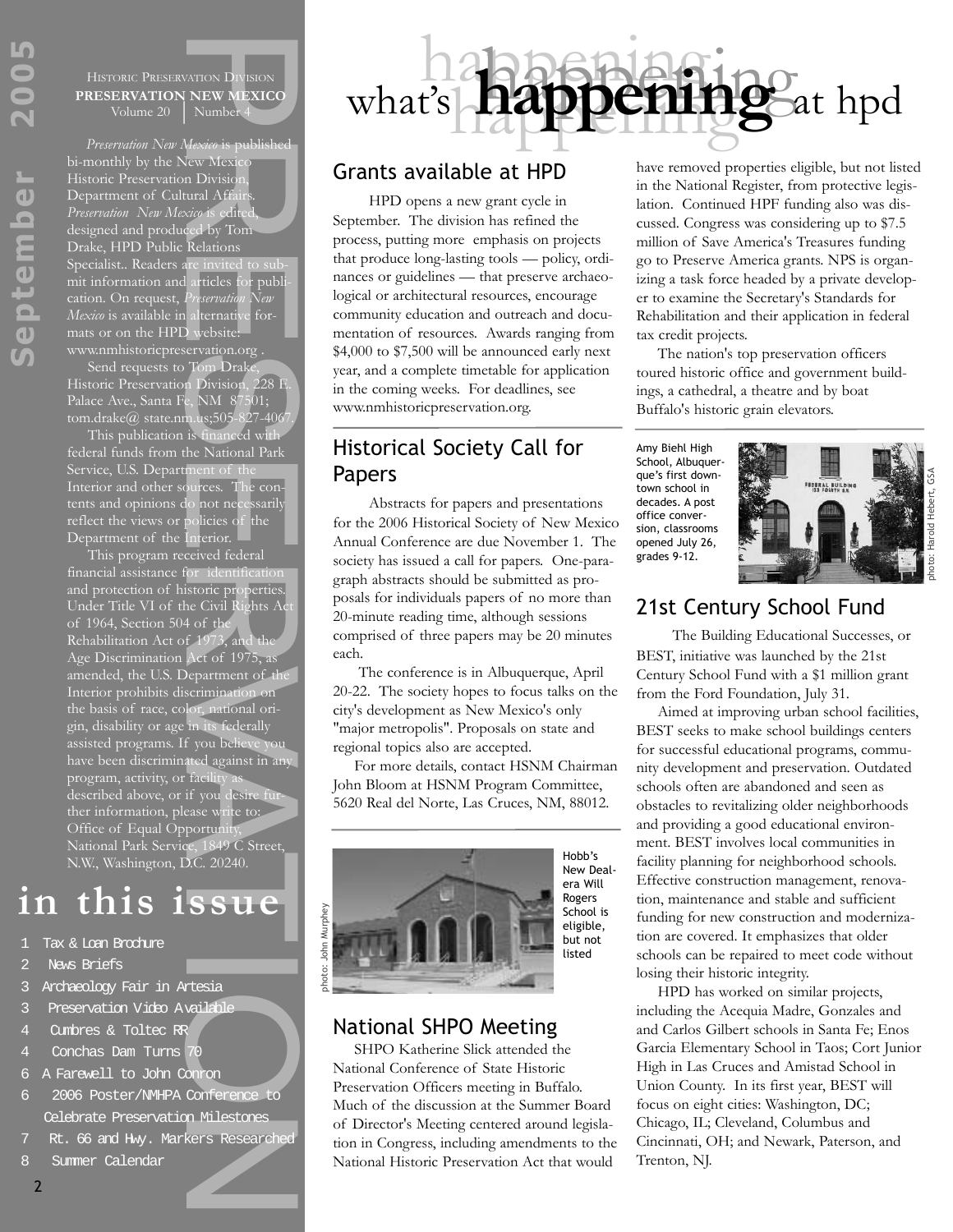# Archaeology Fair Coincides with Artesia Centennial Preservation Video

by Glenna Dean **Archaeology & Preservation in New Mexico**

he Historic Preservation Division is bringing the 12th Annual New Mexico Archaeology Fair to Artesia, **Example 12 and 7 and 7 and 7 and 7 and 7 and 7 and 7 and 7 and 7 and 5. Underwritten in part by** Yates Petroleum Corp., this family-oriented event will be staged under the trees in Central Park in conjunction with the Museum of New Mexico's Van of Enchantment and the annual Bulldog Balloon Rally. While learning about New Mexico history, fair-goers can watch some 30 hot-air balloons, their pilots and chase crews navigate Artesia. Admission to the fair is free and so is the fun.

This year's fair explores "Artesia Century after Century" in the town's centennial year. The associated "Tiptoe through the Past" Reading Adventure is already underway in the Artesia Public Schools and through the Artesia Public Library. Anyone can "Tiptoe through the Past". Contact HPD's state archaeologist for details: glenna.dean@state.nm.us.

The fair opens Friday at noon, runs until 5 p.m., and encourages field trips by area schools. Fairgrounds re-open Saturday morning at 10 a.m. and close at 4 p.m. Food, enter-

photo: Thunderbird Balloon & Air Classic



Bulldog Balloon Rally

those who complete their "Tiptoe through the Past" Reading Adventure. Additionally, a discussion forum on Friday morning is planned for archaeologists and industry representatives involved in meshing preservation with progress while

> developing regional energy sources. Fair cosponsors are Yates Petroleum Corp., Artesia MainStreet Inc., City of Artesia, the Artesia Historical Museum and Art Center, the Greater Artesia Chamber of Commerce, and the New Mexico Heritage Preservation Alliance. **Organizers**

tainment, and live demonstrations of traditional practices dating back thousands of years are featured both days. Professional archaeologists and exhibits provide information about historic and prehistoric discoveries. The emphasis is on what we know about the past —

# Featured Events

Professional archaeologists and exhibitors Pottery making and firing Kid's Corner Dyeing yarn with plants and squashed bugs Tree chopping using stone axes Atlatl spear thrower competition Raffle — jewelry, books, posters and more Museum of New Mexico's Van of Enchantment Reading Adventure awards Limited-edition Archaeology Fair t-shirts **Balloons** Entertainment Archaeology in the Oil Patch: Meshing Progress with Preservation

Exhibitor's form available online: www.nmhistoricpreservation.org or contact Glenna Dean:505-827-3989

and what remains to be learned — in southeastern New Mexico and adjacent Texas.

Awards will be given Saturday at noon to

include the Artesia Public School District, the Artesia Public Library, community volunteers, and others.

ll that's dry or dusty about this program are the narrator's shoes as he leads the viewer through ancient Il that's dry or dusty about this program are the narrator's shoes as he leads the viewer through ancient ruins, ghost towns, forts, and museums as well as high-tech laboratories.

Shot around New Mexico, "Signs of Life" takes the viewer to Chaco Canyon, the Gila Wilderness, the Folsom Site, Fort Union, and many other places before moving into laboratories in Albuquerque and Santa Fe.

Fascinating examples in the field illustrate how disturbing archaeological sites destroys information important to people now and in the future. Views of scientists at work in specialized labs show the teamwork brought on by technological advances. Glimpses of past human behavior reveal we are not so different from our ancestors and form a compelling message of the importance of archaeological sciences.

Students at the middle and high school levels, as well as adults working in preservation or with an interest in the field will benefit from the program. "Signs of Life" is an engaging voice for archaeological protection and preservation, and diverse audiences have praised the 28-minute video. It is available in English or with Spanish subtitles.

The video can be bought for \$15 from HPD, 228 East Palace Avenue, Santa Fe, NM 87501 or 505-827-6320. Checks can be issued to "Historic Preservation Division State of New Mexico". Please specify either VHS or DVD and the English format or with Spanish subtitles. A VHS with Spanish subtitles will be sent if no choice is specified.

The production was funded in part by a grant from the National Park Service's Historic Preservation Fund, administered by the New Mexico Historic Preservation Division, Department of Cultural Affairs.



photo: National Park Service

Narrator, the late Robert Burns, stops at the Gila Cliff **Dwellings**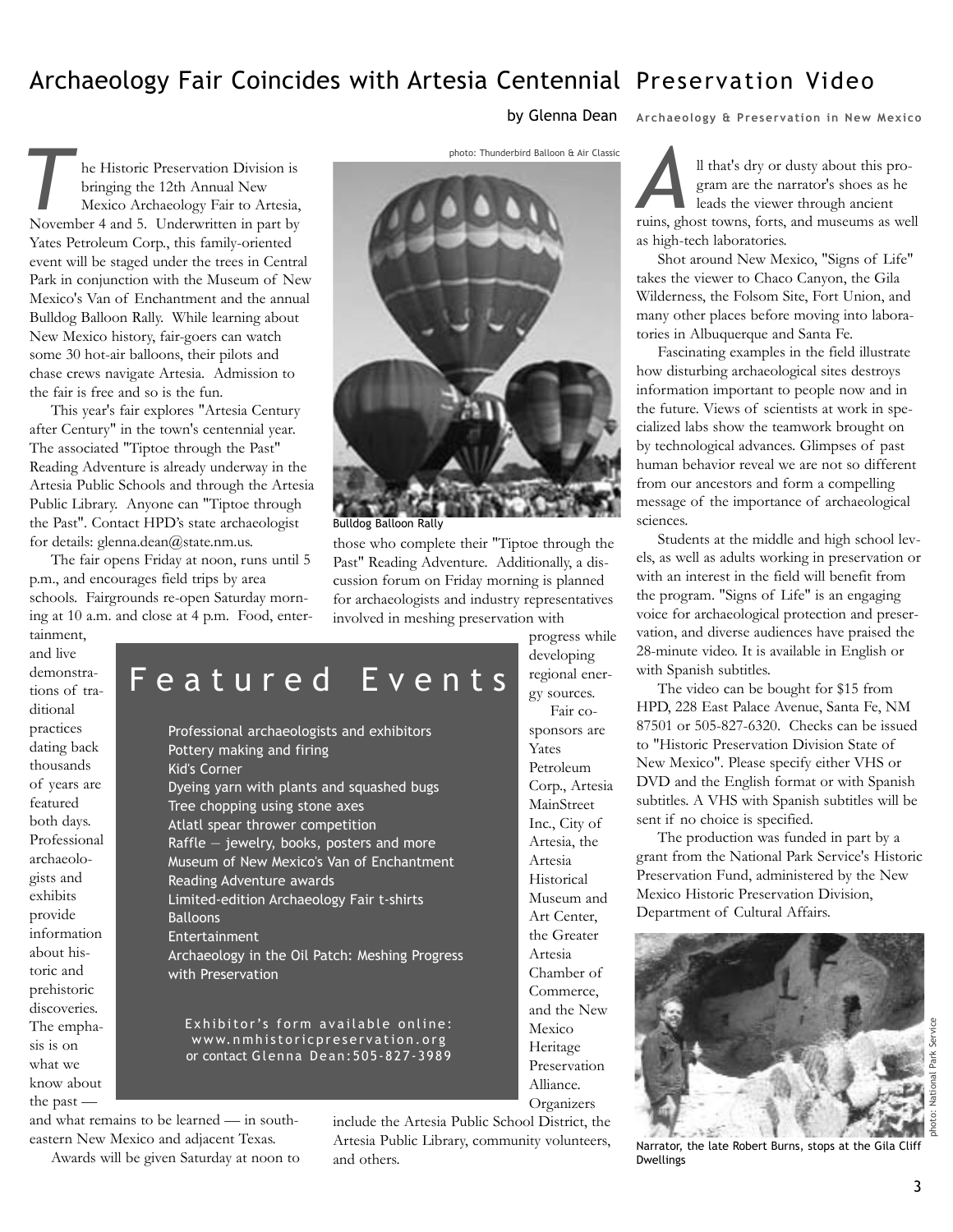# Cumbres & Toltec Line

# New Deal Dam Named *Conchas Dam celebrates 70th anniversary*

**Successful Summer Run**



## **brochure**, from page 1

ules of outstanding loans. HPD loans often are successfully combined with commercial lending packages and funds from entities such as the U.S. Department of Agriculture.

USDA, a private lender and HPD collaborated in 2004 on one of the program's most successful loan and tax credit packages, which helped finance a \$2.1-million rehabilitation of the Eklund Hotel in Clayton. Now attracting guests from across the country, just a few years ago its once tiny guestrooms had sat vacant for decades. Local residents formed an association, pooled resources and put together the financial package used to double room sizes and provide modern amenities. Guests and diners marvel at the ca.1892 woodwork and bar, and a sharp eye can locate bullet holes in the pressed-tin ceiling, left over from wilder days one-hundred years ago.

The Hotel Belen — vandalized, partially burnt, and a brick wall precariously angling near collapse — was saved when HPD and the National Trust for Historic Preservation combined loans; at the time, no commercial lender would touch the project. Once rehabilitated, preservation loans were refinanced by commercial lenders who saw the building's value.

Persons interested in obtaining the booklet, and the division's guide to all its programs, *New Mexico Historic Preservation Division* published last year, can call HPD at 505-827-6320 to obtain copies. Forms and additional information also are available at HPD's website: www.nmhistoricpreservation.org.



esperate times, a land deal and a lastditch maneuver by a New Mexico Governor inside FDR's private railcar gave birth to Conchas Dam, one of New Mexico's largest public works project. **D** esperate times, a land deal and a last-<br>ditch maneuver by a New Mexico<br>Governor inside FDR's private railcar<br>gave birth to Conchas Dam, one of New **The History** 

Conchas Dam — its main dam structure is six feet longer than Hoover Dam, and took the same number of years to build — was honored this summer with a National Register of Historic Places listing and an anniversary celebration in late July attended by more than 500 people.

"Conchas Dam not only changed the landscape, but the way government operated in New Mexico," said State Historic Preservation Officer Katherine Slick." Its Art Deco styling and means of construction represents a significant architectural and engineering achievement."

A seventieth-anniversary celebration featured tours, overnight accommodations in some of the New Deal-era buildings and screenings of films made during construction from 1935-1939.

"It's a tribute to the people of that generation and the work they completed during that time, all of the manual labor … and the quality of the work is certainly due for recognition," said Gary Cordova, operations project manager at Conchas Lake. "It's a great opportunity for this generation to look back at the feat that was completed in building the first Corps project in New Mexico."

Cordova helped coordinate the Register nomination process. He discovered the 16 millimeter construction films in a corner of the Tucumcari Historical Museum, and oversaw their transfer to DVD and VHS for the

anniversary. The nomination was written by Dr. John D. Schelburg, Albuquerque District cultural resource manager; and Julie Stone, park ranger. Seven years of research navigated many obstacles, including threatened demolition of the Civilian Conservation Corps housing. It eventu-

ally was preserved by local efforts that sprang from researching the register nomination.

New Mexico sank deeper into the depression than most states and began the plunge nearly five years before the 1929 stock market crash because of falling land values and drastic declines in the cattle market. Nearly half of all New Mexicans were without jobs by the time Conchas Dam construction began.

The Great Depression spawned the Works Progress Administration, Civilian Conservation Corps, and employment of artists through the Federal Art Project. Ultimately, 2,500 people — mostly from New Mexico, although hundreds moved from the Texas Panhandle for the jobs, and technical help came from the Midwest — were hired to build the dam, and also Conchas City.

Complete with a 700-seat movie theatre, a modern hospital, two schools, and hundreds of homes and dormitories, the town grew up from sagebrush land, part of the 40-square mile Bell Ranch. Workers labored at 25 cents an hour, forming 12"x12"x4" adobe blocks and eventually made more than 745,000 of them to build the town. Many of the same workers dismantled Conchas City once the dam was built. The same adobes were used to build an administration building, four permanent duplexes and a main house, all in the Spanish-Pueblo Revival style made popular by architect John Gaw Meem and advocated by the State Planning Board during the period. The style is found statewide because of Depression-era construction, and the buildings at Conchas Dam still stand.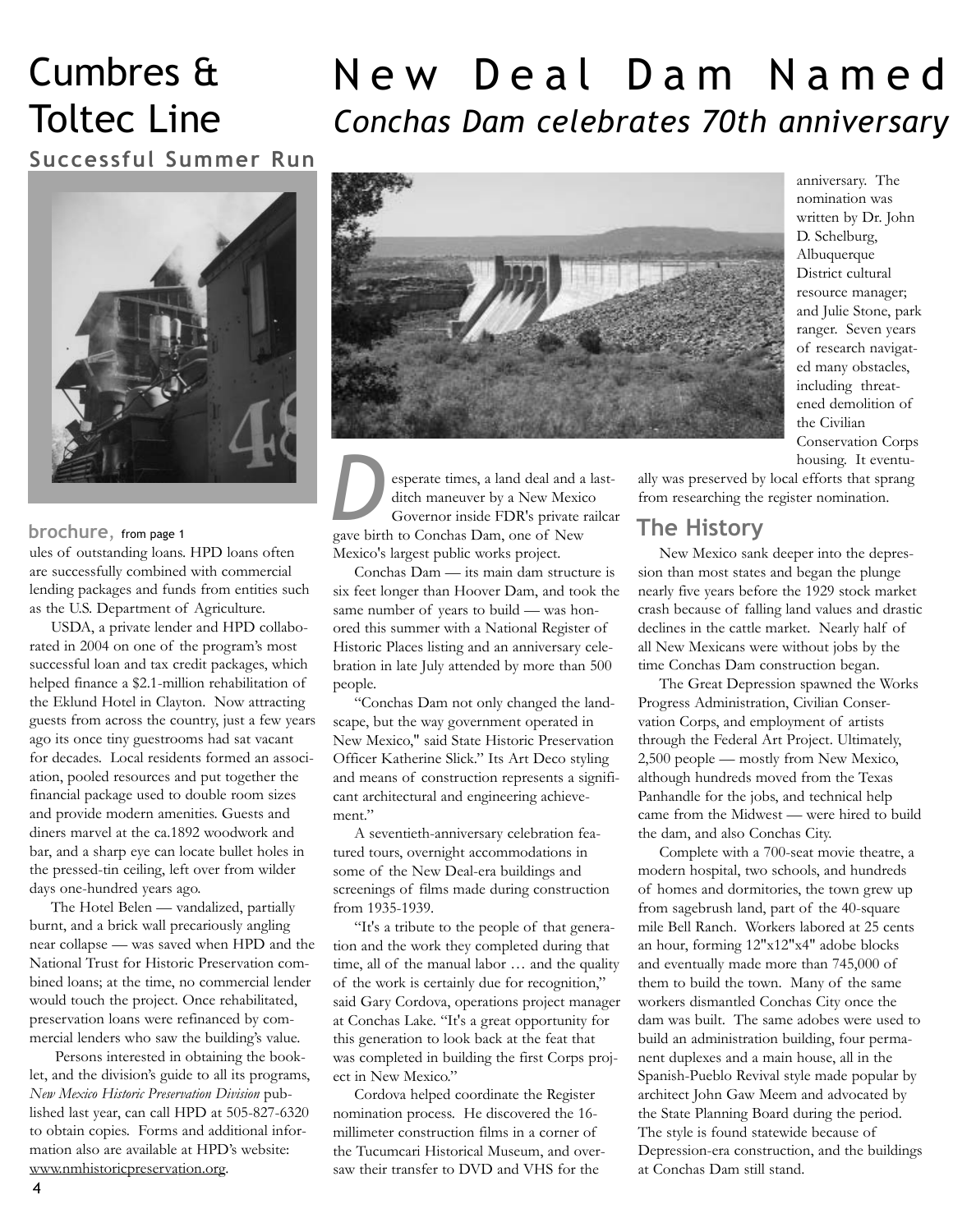# to National Register

## by Tom Drake

"Conchas Dam is a concrete gravity dam built in 29 monoliths, 235-feet high, and its length is equal to the height of the Empire State Building," said John Murphey, HPD State and National Register coordinator. "It was the culmination of a massive endeavor that brought together virtually every New Deal program."

## **Damming the Prairie**



Workers build the overflow section in in 1938.

Conchas Dam originally was conceived as a flood-control measure in the 1920's after Congress authorized studies in 24 river basins nationwide prone to periodic flooding. But construction was turned down due the \$15 million cost of spanning 1,400 feet of an open section of prairie to dam the South Canadian River. Financing and a location were not decided until after FDR took office

in 1933 and Gov. Clyde Tingley, a New Deal Democrat, was elected in 1934.

The 10 months between legislative sessions in New Mexico and the need to purchase right of way from the East Coast, absentee owners of the Bell Ranch engendered an elaborate scheme by Tingley. He acquired federal funds by speaking for the Legislature and the ranch without either party knowing it. The scheme unraveled, and

## photos: John Murphey

the owners of the 40-square mile Bell Ranch were threatened with a lawsuit condemning 1,100 acres of their property.

As the public grew increasingly aware of the project and the potential of thousands of local jobs, pressure grew on the Bell owners to sell. They benefited from a settlement in which water would be conveyed from the new dam to 3,000 acres of high ranch land in their holdings; in exchange they relinquished 17,000 acres of low land for the dam, lake and Conchas City.

Conchas Dam was the only project to be included in the Emergency Relief Appropriations Act of 1935 that included federal purchase of a right-of-way, a testimony to the political acumen of Tingley, and his friendship with President Roosevelt. But the project never was supported by WPA administrator Harold Icke and in spite of the Bell deal, Tingley eventually had to force his hand. He took a train to the dedication of "Boulder Dam", now Hoover Dam, on the Colorado River, and met for more than an hour in FDR's railroad car. Roosevelt backed federal purchase of the right-of-way with an understanding the Legislature would purchase it in January 1936, months after ground was broken for foundation and other work.

On August 12, 1935, the Notice to Proceed with construction was issued. Four-thousand people took to the streets of Tucumcari, ringing bells and blowing sirens in celebration. Farms, ranches and local economies had been wiped out during the Dust Bowl years and the New Deal gave area residents a sense of hope and an opportunity to regain their dignity as working men and women.



Col Todd Wang (l) with the men who worked on the dam.



The Cumbres & Toltec Scenic Railroad out of Chama saw a 20-percent increase in ridership from last season. Supported by volunteers, the nonprofit railroad increased membership to a record 2,100 a \$22,843 grant to assist with improvements Colorado.

The Friends of the Cumbres & Toltec report great success with the new Cinder Express, a run specially designed for children. It included a picnic lunch and educational program at Cumbres Pass. Smokey Bear hopped on board to give a lesson on fire safety and Galloping Goose, an historic railbus line. In spite of gas prices, the Friends predict fall color rides will draw significant ridership on the nation's highest and longest narrow-gauge railroad.



The Friends resumed the "Moonlight Train" for ing a capacity crowd of approximately 200 riders. And, during six work sessions, approximately 470 Friends members were present resulting in approximately 19,000 man hours of volunteer time.

The Cumbres & Toltec is listed in the State and National Registers, and has received grants and technical assistance on building improvements from HPD. The stream-driven train runs from late May through October 16.



train photos: Ken Ear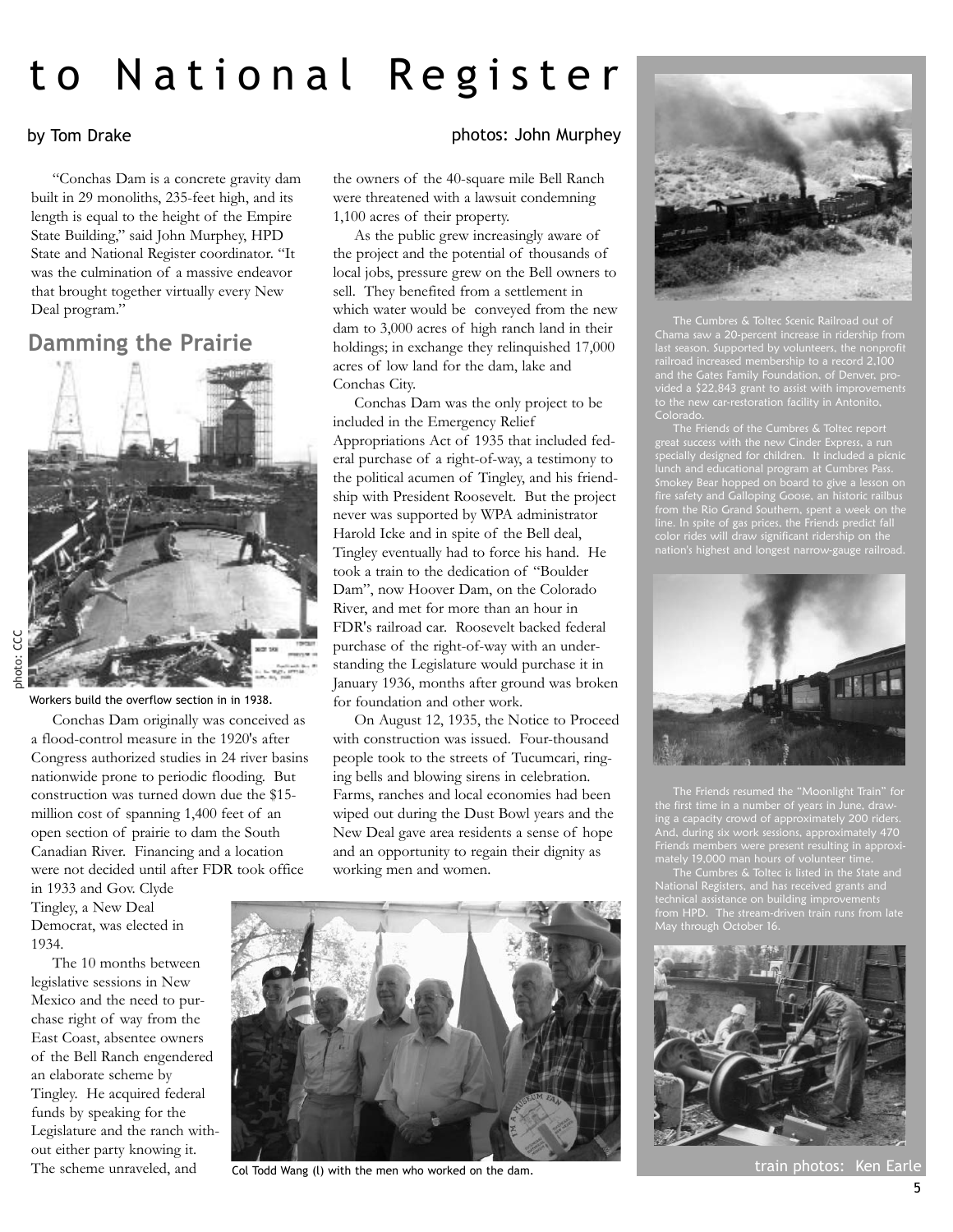# John Conron Founding Member of CPRC



John Conron won the George Clayton Pearl Award for lifetime achievement at the annual New Mexico Heritage Preservation Conference awards ceremony in April, in Taos.

ounding member of the Cultural Properties Review Committee, John Phelan Conron, the architect who ounding member of the Cultural<br> **Properties Review Committee**, John<br>
Phelan Conron, the architect who<br>
helped draft the codes for Santa Fe style and spent years preserving the Palace of the Governors, died in June.

"He was very active in historic preservation," said Roy Woods, Conron's business partner at Conron and Woods Architects, which the two established in 1986. "The Palace of the Governors was very dear to him. He considered it a treasure, not just for the city and state, but for the whole nation."

Conron was vice-chairman of the CPRC for ten years beginning in 1968. He helped draft the 1969 state Cultural Properties Act,

which created HPD and established as law the principal that New Mexico's historical and cultural heritage is one of the state's most valued and important assets. He served on the CPRC with architect George Pearl, who died in August 2003.

He was instrumental in five phases of the restoration of the Palace

of the Governors, beginning in 1976. His work on the exterior and interior included restoring and reconstructing the 1883 metal roof, work on period rooms and exhibit spaces, and upgrading the heating and ventilation system. Conron and Woods designed the new History Museum that will be built adjacent to the Palace and completed in 2007. Other Santa Fe projects Conron was involved in were the Museum of New Mexico Administration Building, the Museum of Fine Arts and drafting a restoration plan for Albuquerque's Kimo Theatre. He also worked on Fuller Lodge in Los Alamos, the Stephen W. Dorsey State Monument in Colfax County and edited *New Mexico Architecture* and *La Crónica de Nuevo México*, the Historical Society publication.

Conron was interested in interior design. He for years owned a store called Centerline in Santa Fe and a similar store in Corrales. He also was one of two architects in the U.S. to be elected a Fellow in both the American Institute of Architects and the American Society of Interior Designers. Conron was born in Brookline, Mass., and received a degree in architecture from Yale University. In 1952, he moved West, at first working independently in Santa Fe, and then establishing Conron & Lent, Architects in 1954. In 1986, the firm became Conron & Woods, Architects. He also worked on buildings in Michigan, Ohio and Kentucky.

Conron died June 14, from complications after falling at his home two weeks earlier. He was 84.

HPD file photo



Palace of the Governor's ca. 1966

# Advance Planning

# NMHPA Conference: Gallup Preservation Month Theme

PD will celebrate the fortieth anniversary of the 1966 National Historic Preservation Act and the PD will celebrate the fortieth<br>
anniversary of the 1966 National<br>
Historic Preservation Act and the<br>
100th anniversary of the Antiquities Act of 1906 next year. Heritage Preservation Month activities will be themed around the anniversaries, important as two of the landmark pieces of legislation that made historic preservation official U.S. policy.

Several sessions at the New Mexico Heritage Preservation Alliance annual conference also will center on the two acts. Already, the statewide organization has chosen Gallup as the site for next year's conference slated to run from May 4-6. Hosting with NMHPA are the Gallup Historical Society and Plateau Sciences Society, which will present educational sessions and historic tours of the area. to be



The Brentari Residence in Gallup, a 1930 glazed-brick Tudor Revival built by one of the town's most prominent citizens. John Brentari, Sr., worked in banking, mining and oil. The current owner is working with HPD to list the house in the State and National registers.

To be involved, contact NMHPA's website: conference@nmheritage.org.

"Some political forces now question both laws. The seamless partnership that works for you in your community is in jeopardy," said Jerry Rogers, former NMHPA president in urging people to get involved.

HPD will illustrate its annual poster with an image that represents the contribution made by the 1906 and 1966 acts to New Mexico's cultural resources. El Morro, or Inscription Rock named for the 2,000 signatures left by centuries of travelers who rested by the pool at its massive base, was one of the first three national monuments established by the 1906 act. People with ideas or images for the poster should contact:

tom.drake@state.nm.us with electronic images, although images must eventually be available in high resolution or high-quality print suitable for poster-sized art.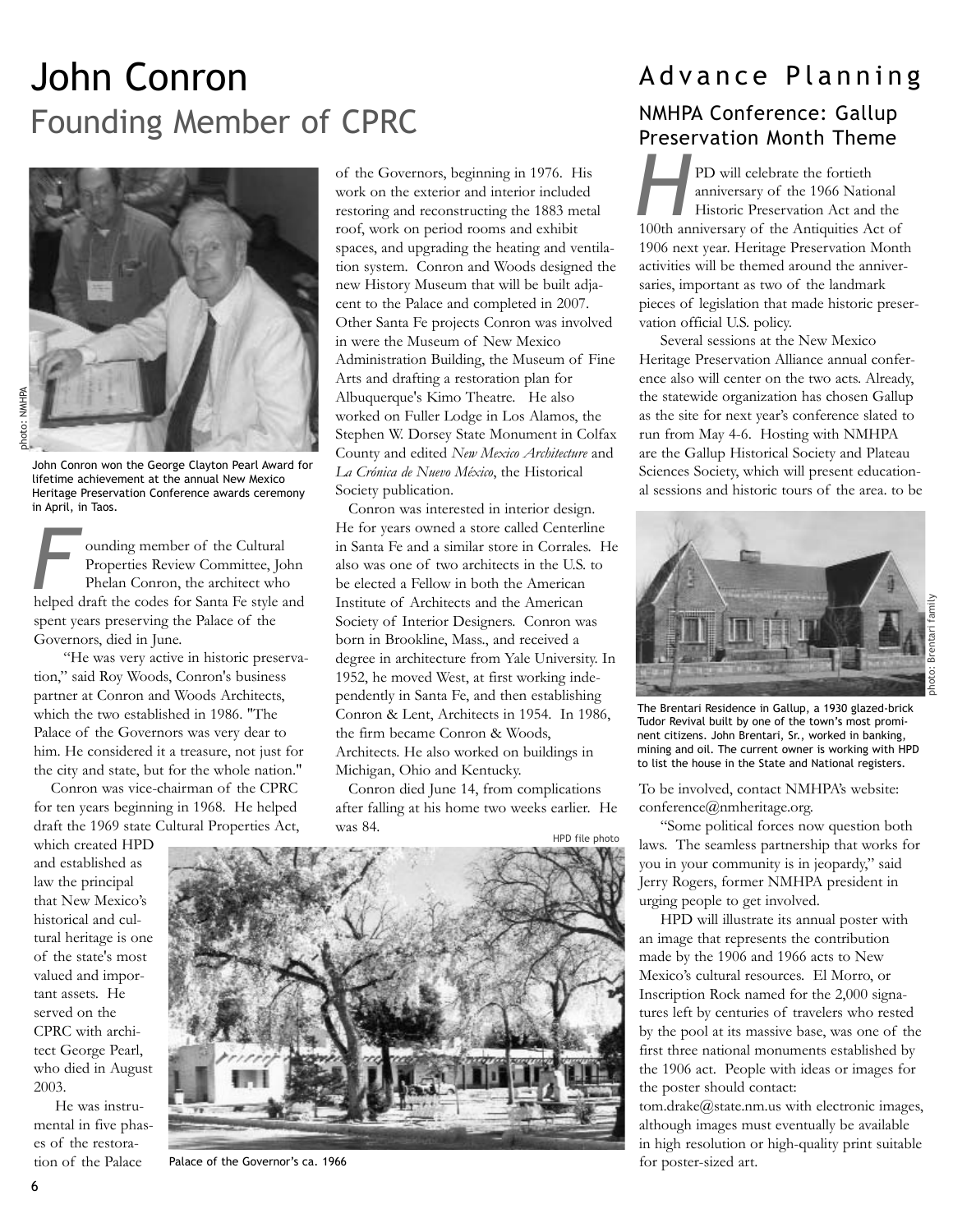# New Mexico Fellows Research During Summer at HPD



Documenting the American Indian Route 66 Experience

ith big letters inviting tourists to "Visit, Watch, Trade Where Real Indians Trade," across its crumbling façade, the old Santo Domingo Indian Trading Post gave Indians a place to sell their wares and interact with motorists driving Route 66. This resource and many more were explored over summer as part of a project to document the Native American experience of Route 66. Example 19 and to the big letters inviting tourists to the although no longer present, roadside<br>
"Visit, Watch, Trade Where Real<br>
Indians Trade," across its crum-<br>
bling faced the old Santo Domingo Indian<br>
and tourists

HPD and the National Park Service Route 66 Corridor Preservation Program collaborated to host an intern to do the research. Funded by the National Park Service's Cultural Resources Diversity Internship program, the goal was to create a foundation for future projects that will help preserve historic resources and tell a more complete story of Route 66 and its impact on American Indians.

Much is known about the Anglo-American experience travelling Route 66. Less apparent are the experiences of American Indians who lived along it. In New Mexico alone, Route 66 passed through or nearby nine Indian reservations. The original 1920s alignment went through tribal lands, winding directly through Laguna, Santa Ana, Santo Domingo, San Felipe and Hualapai, Arizona. Route 66 fostered new forms of inter-tribal contact and crafts production. Some tribes saw the potential for inter-tribal ceremonies as a way to earn revenue and educate outsiders about their culture and tradition. The Gallup Inter-Tribal Celebration – a direct result of Route  $66 - is$ an example of this development.

The project involved a search and analysis of literature, assembling a database of extant resources, establishing contact with tribal representatives and providing recommendations for cultural and historic resource management plans. The historical properties entered in the database are from Route 66 historic building and road segment surveys specific to each state, State and National Register listings, and site visits within New Mexico. From the database, properties associated with American Indian Route 66 experiences were identified. Recommendations were made for future cultural resource management practices.

Cultural resources that best illustrate the American Indian connection to Route 66 include the confluence of road segments, trading posts, temporary roadside stands and hotels, such as La Fonda in Santa Fe and El Rancho in Gallup.

Although no longer present, roadside stands where crafts and food and were sold and tourists.

## Historic Markers on the Web: **Electronic Roadtripping**

Starting in October, history buffs, cultural tourism enthusiasts, preservationists and weekend road-trippers can visit the World Wide Web to route their trips using the 70-year-old historic markers system found on New Mexico highways.

During the summer of 2005, interns from *New Mexico Magazine* and the Department of Cultural Affairs began building an electronic database of the historic markers and nearby attractions. It goes beyond the markers by providing information and encouraging drivers to further explore New Mexico's cultural landscape. The historic markers — their locations and descriptive text — are supported by archived New Mexico Magazine articles and "Moments of Enchantment" audio episodes. Attractions associated with the markers, such as museums and parks, historic buildings and districts, and geological formations, can be found by starting off at the website.

New Mexico's Scenic and Historic Markers Program is a long-term collaboration between the Historic Preservation Division and the Department of Transportation. The project was designed to showcase the history and

culture of the state by enticing residents and tourists to stop and read the roadside markers with their short descriptions of various events, regions, and interesting facts about New Mexico's history. Using the markers as the cornerstone, the "Information Superhighway" is a new, online celebration of our state's cultural resources, highlighting our archaeological and historic sites, public art installations, museums and scenic locations across the state.

In FY04, the Legislature earmarked \$30,000 to create the project as part of a \$250,000 allotment for the Department of Tourism to engage with other agencies to promote the state's cultural resources. Rep. Luciano "Lucky" Varella, D-Santa Fe, is one of several legislators who have worked to increase the visibility of the Historic and Scenic Markers program. Partnering agencies and divisions have entered into a contract with a local web designer, and the website database is set for an initial launch during the first week of October.

When fully developed, the New Mexico Historic Markers website will provide a multiaccess product that will allow New Mexico residents and visitors to type in key words and generate a personalized itinerary based on individual interests. The program will be featured on both the Historic Preservation Division and *New Mexico Magazine* websites, with prominent links to numerous other agencies, including the Department of Cultural Affairs and the Tourism Department, both sponsors of the project.



Editors Note: Caroline Waddell, an intern with HPD and the Route 66 Corridor program, researched Route 66. Interns working on the website were Jake McCook, through Governor Richardson's New Mexico Fellows Program; and Sean Gandert and Connor Sanchez, interns for New Mexico Magazine.